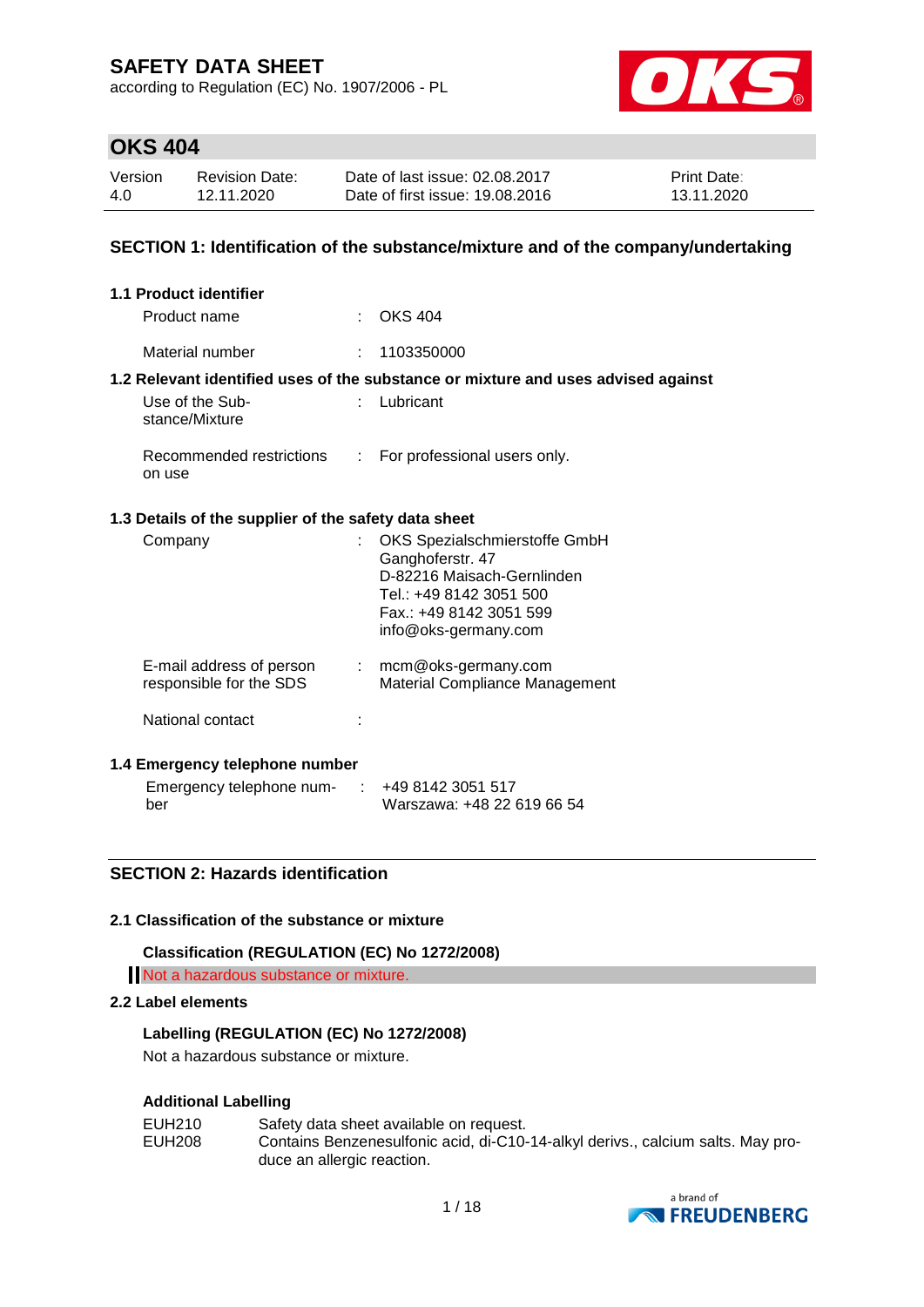according to Regulation (EC) No. 1907/2006 - PL



### **OKS 404**

| Version | <b>Revision Date:</b> | Date of last issue: 02.08.2017  | <b>Print Date:</b> |
|---------|-----------------------|---------------------------------|--------------------|
| 4.0     | 12.11.2020            | Date of first issue: 19.08.2016 | 13.11.2020         |

#### **2.3 Other hazards**

This substance/mixture contains no components considered to be either persistent, bioaccumulative and toxic (PBT), or very persistent and very bioaccumulative (vPvB) at levels of 0.1% or higher.

### **SECTION 3: Composition/information on ingredients**

#### **3.2 Mixtures**

Chemical nature : Mineral oil.

Synthetic hydrocarbon oil Thickening agent Additive

#### **Components**

| Chemical name                                                      | CAS-No.<br>EC-No.<br>Index-No.<br>Registration number      | Classification                               | Concentration<br>limits<br>M-Factor<br><b>Notes</b> | Concentration<br>(% w/w) |
|--------------------------------------------------------------------|------------------------------------------------------------|----------------------------------------------|-----------------------------------------------------|--------------------------|
| Poly(1,2-dihydro-<br>$2,2,4-$<br>trimethylquinoline)               | 26780-96-1<br>500-051-3                                    | Aquatic Chronic3;<br>H412                    |                                                     | $>= 2.5 - < 10$          |
| zinc bis[O,O-bis(2-<br>ethylhexyl)]<br>bis(dithiophosphate)        | 4259-15-8<br>224-235-5<br>01-2119493635-27-<br><b>XXXX</b> | Eye Dam.1; H318<br>Aquatic Chronic2;<br>H411 | > 50%<br>Eye Dam.1,<br>H318                         | $>= 1 - 2.5$             |
| Benzenesulfonic acid,<br>di-C10-14-alkyl<br>derivs., calcium salts | 939-603-7<br>01-2119978241-36-<br><b>XXXX</b>              | Skin Sens.1B;<br>H317                        | $> 10 - 100 \%$<br>Skin Sens.1B,<br>H317            | $>= 0,1 - 1$             |

For explanation of abbreviations see section 16.

### **SECTION 4: First aid measures**

**4.1 Description of first aid measures**

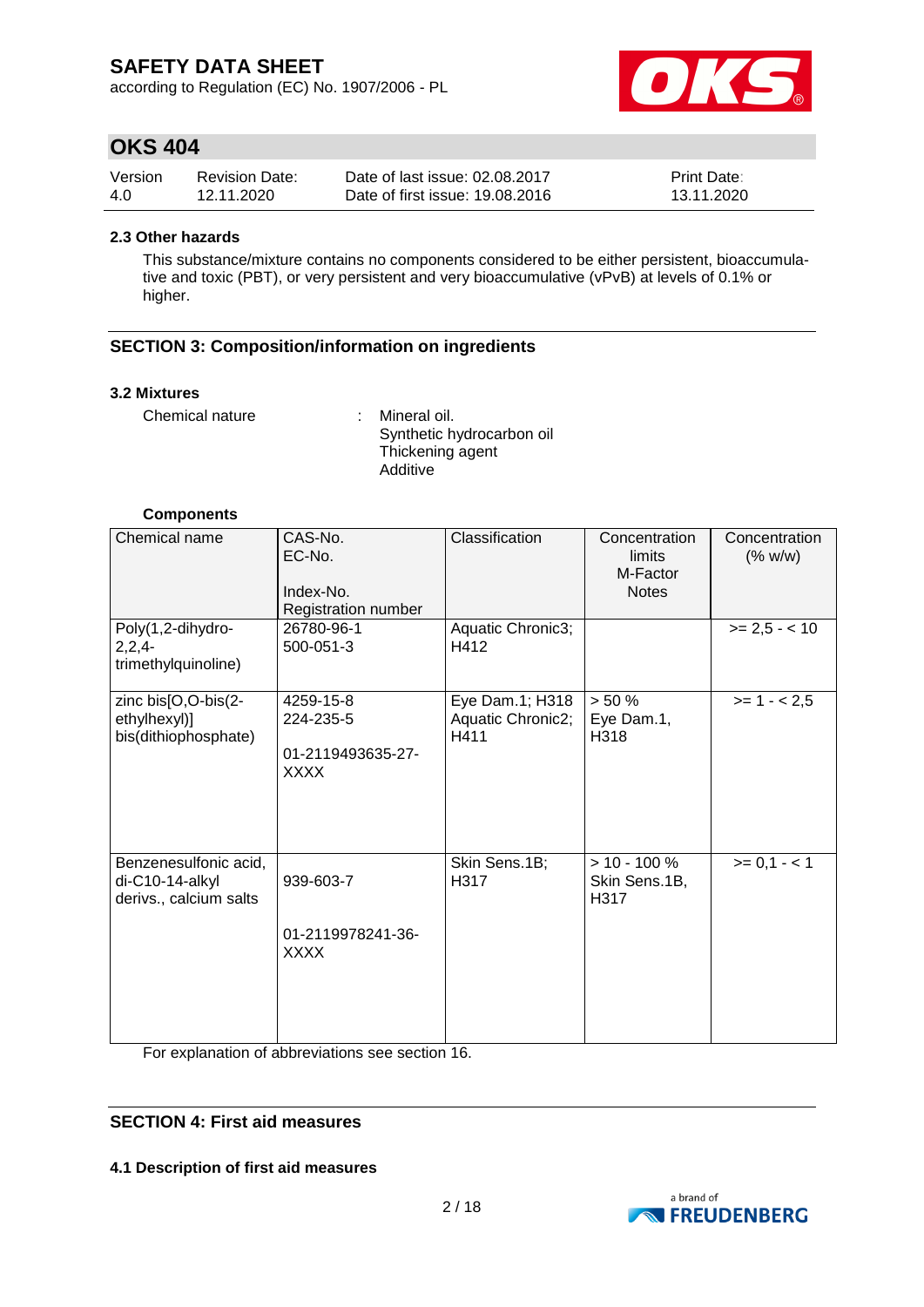according to Regulation (EC) No. 1907/2006 - PL



| Version<br>4.0 | <b>Revision Date:</b><br>12.11.2020     |    | Date of last issue: 02.08.2017<br>Date of first issue: 19.08.2016                                                                                                                                    | Print Date:<br>13.11.2020 |
|----------------|-----------------------------------------|----|------------------------------------------------------------------------------------------------------------------------------------------------------------------------------------------------------|---------------------------|
|                | If inhaled                              | ÷. | Remove person to fresh air. If signs/symptoms continue, get<br>medical attention.<br>Keep patient warm and at rest.<br>If breathing is irregular or stopped, administer artificial respira-<br>tion. |                           |
|                | In case of skin contact                 |    | Remove contaminated clothing. If irritation develops, get med-<br>ical attention.<br>Wash off with soap and water.                                                                                   |                           |
|                | In case of eye contact                  |    | : Rinse immediately with plenty of water, also under the eyelids,<br>for at least 10 minutes.<br>If eye irritation persists, consult a specialist.                                                   |                           |
|                | If swallowed                            |    | Move the victim to fresh air.<br>Do not induce vomiting without medical advice.                                                                                                                      |                           |
|                |                                         |    | 4.2 Most important symptoms and effects, both acute and delayed                                                                                                                                      |                           |
|                | Symptoms                                |    | No information available.                                                                                                                                                                            |                           |
| <b>Risks</b>   |                                         |    | None known.                                                                                                                                                                                          |                           |
|                |                                         |    | 4.3 Indication of any immediate medical attention and special treatment needed                                                                                                                       |                           |
|                | Treatment                               |    | No information available.                                                                                                                                                                            |                           |
|                | <b>SECTION 5: Firefighting measures</b> |    |                                                                                                                                                                                                      |                           |

| 5.1 Extinguishing media                                   |                                                                                                                                                                         |
|-----------------------------------------------------------|-------------------------------------------------------------------------------------------------------------------------------------------------------------------------|
| Suitable extinguishing media :                            | Use water spray, alcohol-resistant foam, dry chemical or car-<br>bon dioxide.                                                                                           |
| Unsuitable extinguishing<br>media                         | : High volume water jet                                                                                                                                                 |
| 5.2 Special hazards arising from the substance or mixture |                                                                                                                                                                         |
| Hazardous combustion prod- : Carbon oxides<br>ucts        | Nitrogen oxides (NOx)<br>Sulphur oxides<br>Oxides of phosphorus<br>Metal oxides                                                                                         |
| 5.3 Advice for firefighters                               |                                                                                                                                                                         |
| Special protective equipment :<br>for firefighters        | In the event of fire, wear self-contained breathing apparatus.<br>Use personal protective equipment. Exposure to decomposi-<br>tion products may be a hazard to health. |
| Further information                                       | Standard procedure for chemical fires.                                                                                                                                  |

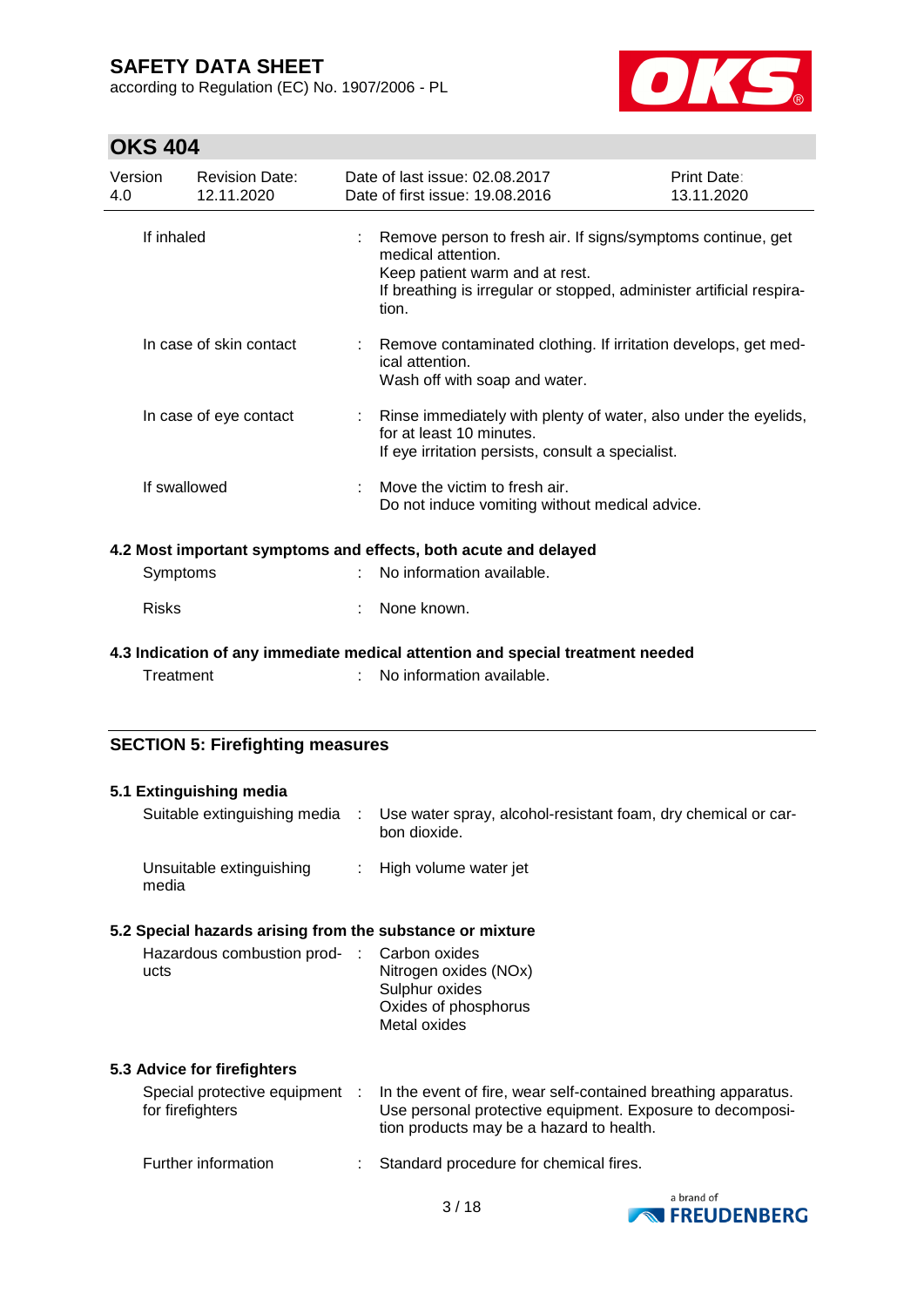according to Regulation (EC) No. 1907/2006 - PL



### **OKS 404**

| Version | <b>Revision Date:</b> | Date of last issue: 02.08.2017  | <b>Print Date:</b> |
|---------|-----------------------|---------------------------------|--------------------|
| 4.0     | 12.11.2020            | Date of first issue: 19,08,2016 | 13.11.2020         |

#### **SECTION 6: Accidental release measures**

#### **6.1 Personal precautions, protective equipment and emergency procedures**

| Personal precautions | t. | Evacuate personnel to safe areas.<br>Use the indicated respiratory protection if the occupational<br>exposure limit is exceeded and/or in case of product release<br>(dust).<br>Avoid breathing dust.<br>Refer to protective measures listed in sections 7 and 8. |
|----------------------|----|-------------------------------------------------------------------------------------------------------------------------------------------------------------------------------------------------------------------------------------------------------------------|
|                      |    |                                                                                                                                                                                                                                                                   |

#### **6.2 Environmental precautions**

| Environmental precautions | . Try to prevent the material from entering drains or water<br>courses.<br>Local authorities should be advised if significant spillages<br>cannot be contained. |
|---------------------------|-----------------------------------------------------------------------------------------------------------------------------------------------------------------|
|---------------------------|-----------------------------------------------------------------------------------------------------------------------------------------------------------------|

#### **6.3 Methods and material for containment and cleaning up**

| Methods for cleaning up<br>Clean up promptly by sweeping or vacuum.<br>Keep in suitable, closed containers for disposal. |  |
|--------------------------------------------------------------------------------------------------------------------------|--|
|--------------------------------------------------------------------------------------------------------------------------|--|

#### **6.4 Reference to other sections**

For personal protection see section 8.

### **SECTION 7: Handling and storage**

| 7.1 Precautions for safe handling |                                                                                                                                                                                                                 |
|-----------------------------------|-----------------------------------------------------------------------------------------------------------------------------------------------------------------------------------------------------------------|
| Advice on safe handling           | : For personal protection see section 8.<br>Smoking, eating and drinking should be prohibited in the ap-<br>plication area.<br>Wash hands and face before breaks and immediately after<br>handling the product. |
| Hygiene measures                  | Wash face, hands and any exposed skin thoroughly after<br>handling.                                                                                                                                             |

### **7.2 Conditions for safe storage, including any incompatibilities**

| Requirements for storage | : Store in original container. Keep container closed when not in |
|--------------------------|------------------------------------------------------------------|
| areas and containers     | use. Keep in a dry, cool and well-ventilated place. Containers   |
|                          | which are opened must be carefully resealed and kept upright     |
|                          | to prevent leakage. Store in accordance with the particular      |
|                          | national regulations. Keep in properly labelled containers.      |

#### **7.3 Specific end use(s)**

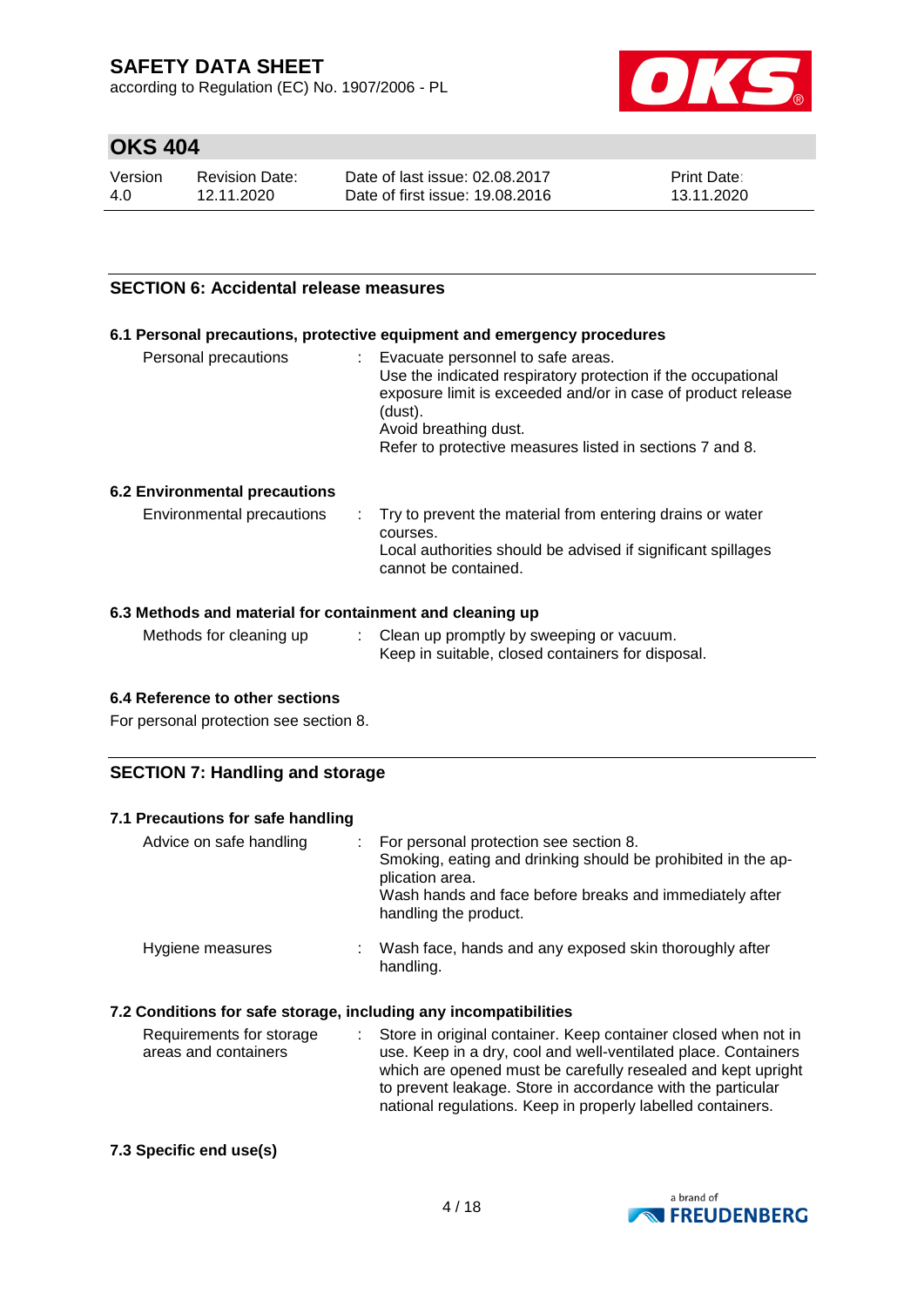according to Regulation (EC) No. 1907/2006 - PL



### **OKS 404**

| Version | <b>Revision Date:</b> | Date of last issue: 02.08.2017                      | <b>Print Date:</b> |
|---------|-----------------------|-----------------------------------------------------|--------------------|
| 4.0     | 12.11.2020            | Date of first issue: 19.08.2016                     | 13.11.2020         |
|         | Specific use(s)       | : Specific instructions for handling, not required. |                    |

### **SECTION 8: Exposure controls/personal protection**

#### **8.1 Control parameters**

Contains no substances with occupational exposure limit values.

#### **Derived No Effect Level (DNEL) according to Regulation (EC) No. 1907/2006:**

| Substance name                                                       | End Use | <b>Exposure routes</b> | Potential health ef-<br>fects | Value              |
|----------------------------------------------------------------------|---------|------------------------|-------------------------------|--------------------|
| zinc bis[O,O-bis(2-<br>ethylhexyl)]<br>bis(dithiophosphate)          | Workers | Inhalation             | Long-term systemic<br>effects | $6,6$ mg/m $3$     |
|                                                                      | Workers | Skin contact           | Long-term systemic<br>effects | $9,6$ mg/m $3$     |
| Benzenesulfonic acid,<br>$di-C10-14-alkyl$<br>derivs., calcium salts | Workers | Inhalation             | Long-term systemic<br>effects | 35,26 mg/m3        |
|                                                                      | Workers | Dermal                 | Long-term systemic<br>effects | $25 \text{ mg/kg}$ |

#### **Predicted No Effect Concentration (PNEC) according to Regulation (EC) No. 1907/2006:**

| Substance name                   | <b>Environmental Compartment</b>          | Value                |
|----------------------------------|-------------------------------------------|----------------------|
| zinc bis[O,O-bis(2-ethylhexyl)]  | Fresh water                               | $0,004$ mg/l         |
| bis(dithiophosphate)             |                                           |                      |
|                                  | Marine water                              | $0,0046$ mg/l        |
|                                  | Sewage treatment plant                    | $3,8 \text{ mg/l}$   |
|                                  | Fresh water sediment                      | $0,322 \text{ mg/l}$ |
|                                  | Marine sediment                           | $0,032$ mg/l         |
|                                  | Soil                                      | $0,062$ mg/l         |
| Benzenesulfonic acid, di-C10-14- | Fresh water                               | $0,1$ mg/l           |
| alkyl derivs., calcium salts     |                                           |                      |
|                                  | Marine water                              | $0,1$ mg/l           |
|                                  | Fresh water sediment                      | 45211 mg/kg          |
|                                  | Marine sediment                           | 45211 mg/kg          |
|                                  | Microbiological Activity in Sewage Treat- | 1000 mg/l            |
|                                  | ment Systems                              |                      |
|                                  | Soil                                      | 36739 mg/kg          |

#### **8.2 Exposure controls**

#### **Engineering measures**

It is recommended that all dust control equipment such as local exhaust ventilation and material transport systems involved in handling of this product contain explosion relief vents or an explosion suppression system or an oxygen deficient environment.

#### **Personal protective equipment**

Eye protection : Tightly fitting safety goggles

Hand protection

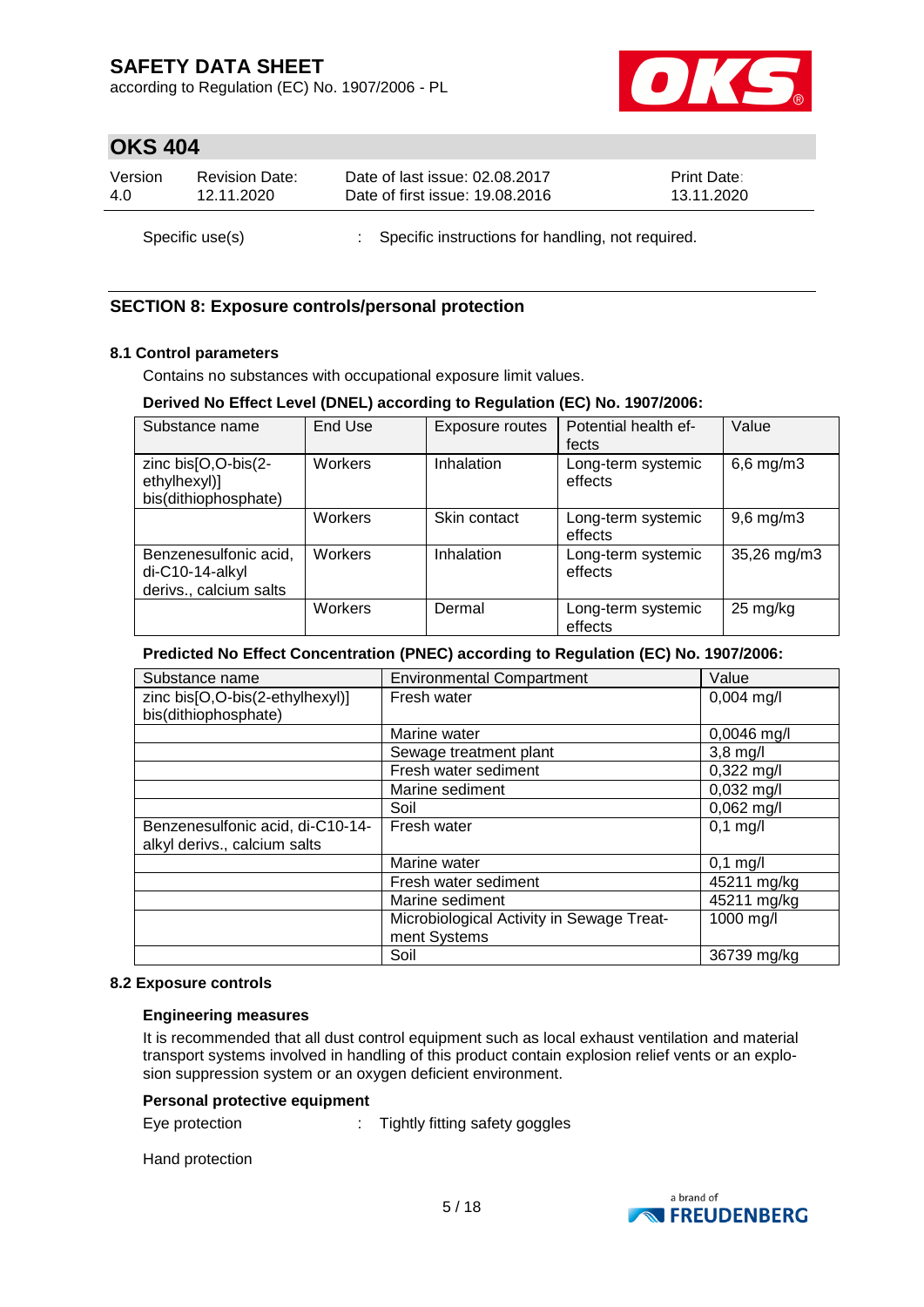according to Regulation (EC) No. 1907/2006 - PL



# **OKS 404**

| Version<br>4.0 | <b>Revision Date:</b><br>12.11.2020                | Date of last issue: 02.08.2017<br>Date of first issue: 19.08.2016                                                                                                                                                                                                                                                                                                            | Print Date:<br>13.11.2020 |
|----------------|----------------------------------------------------|------------------------------------------------------------------------------------------------------------------------------------------------------------------------------------------------------------------------------------------------------------------------------------------------------------------------------------------------------------------------------|---------------------------|
|                | Material<br>Break through time<br>Protective index | Nitrile rubber<br>$>10$ min<br>Class 1                                                                                                                                                                                                                                                                                                                                       |                           |
|                | Remarks                                            | For prolonged or repeated contact use protective gloves. The<br>break through time depends amongst other things on the<br>material, the thickness and the type of glove and therefore<br>has to be measured for each case.<br>The selected protective gloves have to satisfy the specifica-<br>tions of Regulation (EU) 2016/425 and the standard EN 374<br>derived from it. |                           |
|                | Respiratory protection                             | Not required; except in case of aerosol formation.                                                                                                                                                                                                                                                                                                                           |                           |
|                | Filter type                                        | Filter type P                                                                                                                                                                                                                                                                                                                                                                |                           |
|                | Protective measures                                | The type of protective equipment must be selected according<br>to the concentration and amount of the dangerous substance<br>at the specific workplace.<br>Choose body protection in relation to its type, to the concen-<br>tration and amount of dangerous substances, and to the spe-<br>cific work-place.                                                                |                           |

### **SECTION 9: Physical and chemical properties**

#### **9.1 Information on basic physical and chemical properties**

| Appearance                  |          | solid                     |
|-----------------------------|----------|---------------------------|
| Colour                      |          | brown                     |
| Odour                       |          | characteristic            |
| Odour Threshold             |          | No data available         |
|                             |          |                           |
| рH                          |          | Not applicable            |
| Melting point/range         | t.       | >260 °C<br>(1.013 hPa)    |
| Boiling point/boiling range | <b>C</b> | No data available         |
| Flash point                 |          | Not applicable            |
| Evaporation rate            | ÷        | No data available         |
| Flammability (solid, gas)   |          | <b>Combustible Solids</b> |

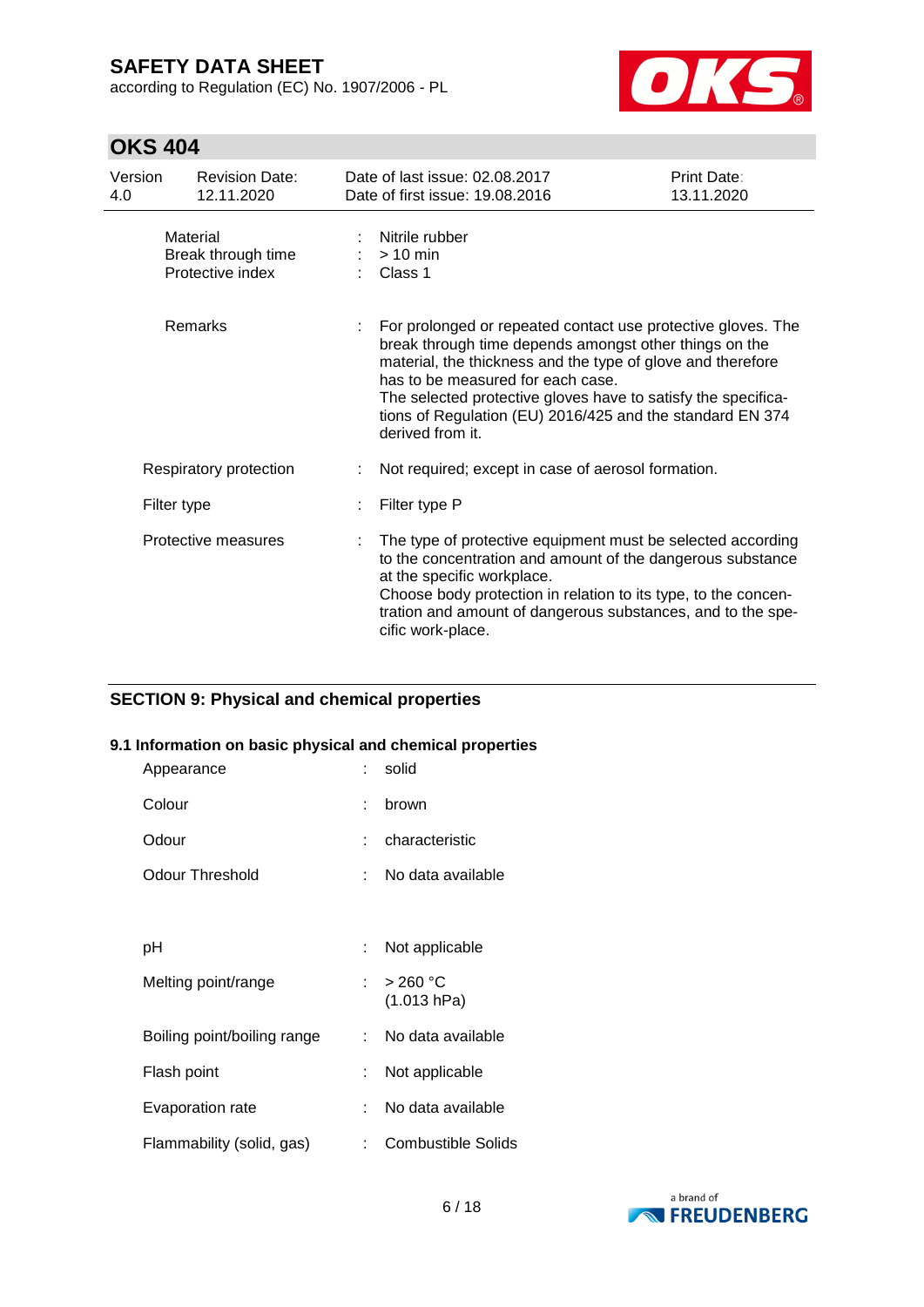according to Regulation (EC) No. 1907/2006 - PL



# **OKS 404**

| Version<br>4.0 |                     | <b>Revision Date:</b><br>12.11.2020                 |   | Date of last issue: 02.08.2017<br>Date of first issue: 19.08.2016    | <b>Print Date:</b><br>13.11.2020 |
|----------------|---------------------|-----------------------------------------------------|---|----------------------------------------------------------------------|----------------------------------|
|                |                     | Upper explosion limit / Upper<br>flammability limit | ÷ | No data available                                                    |                                  |
|                |                     | Lower explosion limit / Lower<br>flammability limit | ÷ | No data available                                                    |                                  |
|                |                     | Vapour pressure                                     | ÷ | $< 0,001$ hPa (20 °C)                                                |                                  |
|                |                     | Relative vapour density                             |   | No data available                                                    |                                  |
|                |                     | Relative density                                    |   | 0,93(20 °C)<br>Reference substance: Water<br>The value is calculated |                                  |
|                | Density             |                                                     | t | $0,93$ g/cm3<br>(20 °C)                                              |                                  |
|                | <b>Bulk density</b> |                                                     |   | No data available                                                    |                                  |
|                | Solubility(ies)     | Water solubility                                    |   | immiscible                                                           |                                  |
|                |                     | Solubility in other solvents                        | ÷ | No data available                                                    |                                  |
|                | octanol/water       | Partition coefficient: n-                           |   | No data available                                                    |                                  |
|                |                     | Auto-ignition temperature                           |   | No data available                                                    |                                  |
|                |                     | Decomposition temperature                           | ÷ | No data available                                                    |                                  |
|                | Viscosity           | Viscosity, dynamic                                  |   | No data available                                                    |                                  |
|                |                     | Viscosity, kinematic                                |   | No data available                                                    |                                  |
|                |                     | <b>Explosive properties</b>                         |   | Not explosive                                                        |                                  |
|                |                     | Oxidizing properties                                |   | No data available                                                    |                                  |
|                |                     | 9.2 Other information                               |   |                                                                      |                                  |
|                |                     | Sublimation point                                   |   | No data available                                                    |                                  |
|                | Self-ignition       |                                                     |   | No data available                                                    |                                  |

### **SECTION 10: Stability and reactivity**

#### **10.1 Reactivity**

No hazards to be specially mentioned.

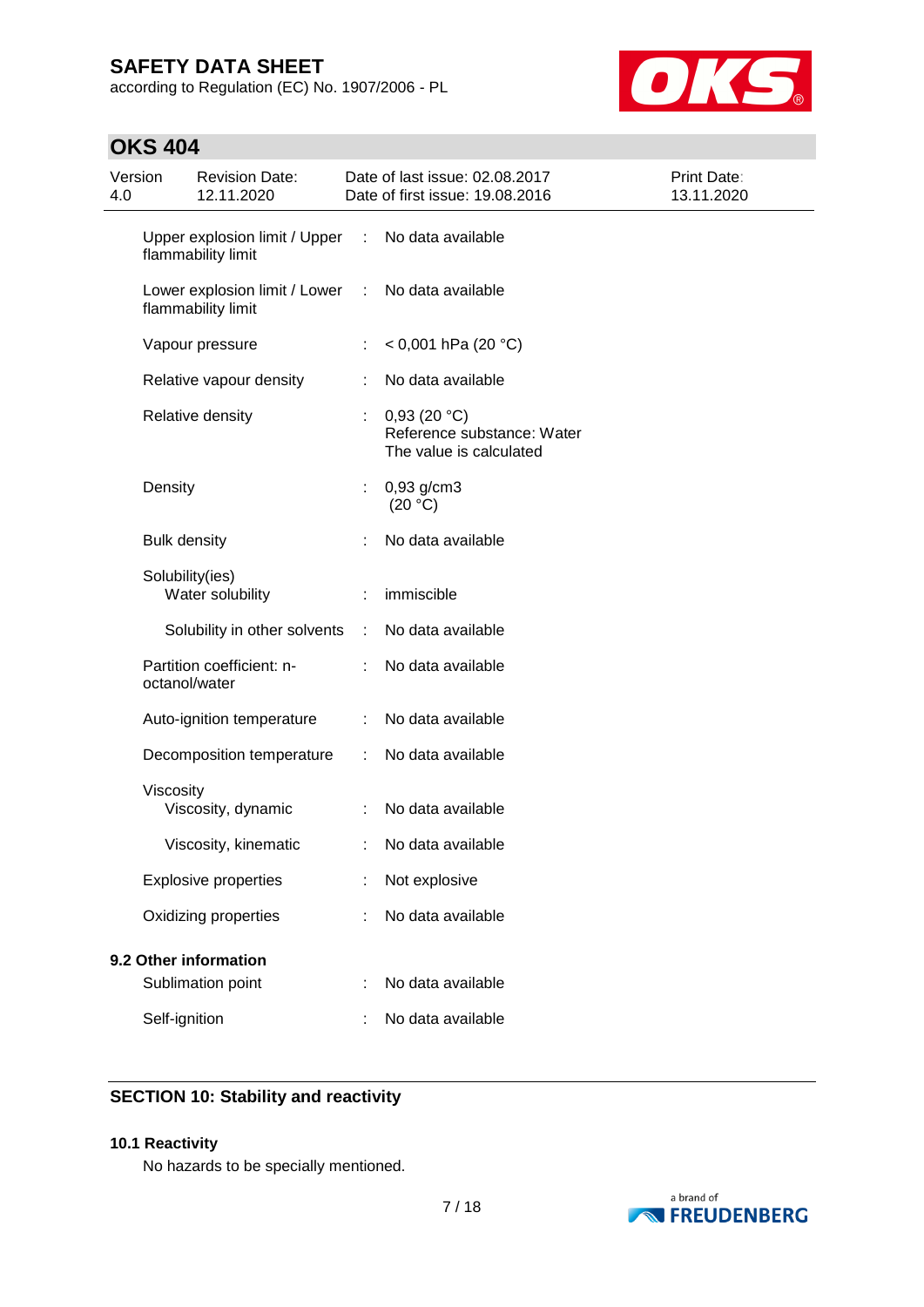according to Regulation (EC) No. 1907/2006 - PL



### **OKS 404**

| Version | Revision Date: | Date of last issue: 02.08.2017  | <b>Print Date:</b> |
|---------|----------------|---------------------------------|--------------------|
| 4.0     | 12.11.2020     | Date of first issue: 19,08,2016 | 13.11.2020         |

#### **10.2 Chemical stability**

Stable under normal conditions.

# **10.3 Possibility of hazardous reactions** Hazardous reactions : No dangerous reaction known under conditions of normal use. **10.4 Conditions to avoid**

| Conditions to avoid |  | No conditions to be specially mentioned. |
|---------------------|--|------------------------------------------|
|---------------------|--|------------------------------------------|

### **10.5 Incompatible materials**

Materials to avoid : No materials to be especially mentioned.

### **10.6 Hazardous decomposition products**

No decomposition if stored and applied as directed.

### **SECTION 11: Toxicological information**

#### **11.1 Information on toxicological effects**

#### **Acute toxicity**

**Product:**

| Acute inhalation toxicity | : Remarks: This information is not available. |
|---------------------------|-----------------------------------------------|
| Acute dermal toxicity     | Remarks: This information is not available.   |

#### **Components:**

### **zinc bis[O,O-bis(2-ethylhexyl)] bis(dithiophosphate):**

| Acute oral toxicity   | : LD50 (Rat, male): $3.100$ mg/kg<br>Method: OECD Test Guideline 401<br>GLP: no      |
|-----------------------|--------------------------------------------------------------------------------------|
| Acute dermal toxicity | : LD50 (Rabbit, male): $> 5.000$ mg/kg<br>Method: OECD Test Guideline 402<br>GLP: no |

#### **Benzenesulfonic acid, di-C10-14-alkyl derivs., calcium salts:**

| Acute oral toxicity       | : LD50 (Rat): $>$ 5.000 mg/kg                                                  |
|---------------------------|--------------------------------------------------------------------------------|
| Acute inhalation toxicity | : $LC50$ (Rat): $> 5$ mg/l<br>Exposure time: 4 h<br>Test atmosphere: dust/mist |
| Acute dermal toxicity     | LD50 (Rabbit): > 5.000 mg/kg                                                   |

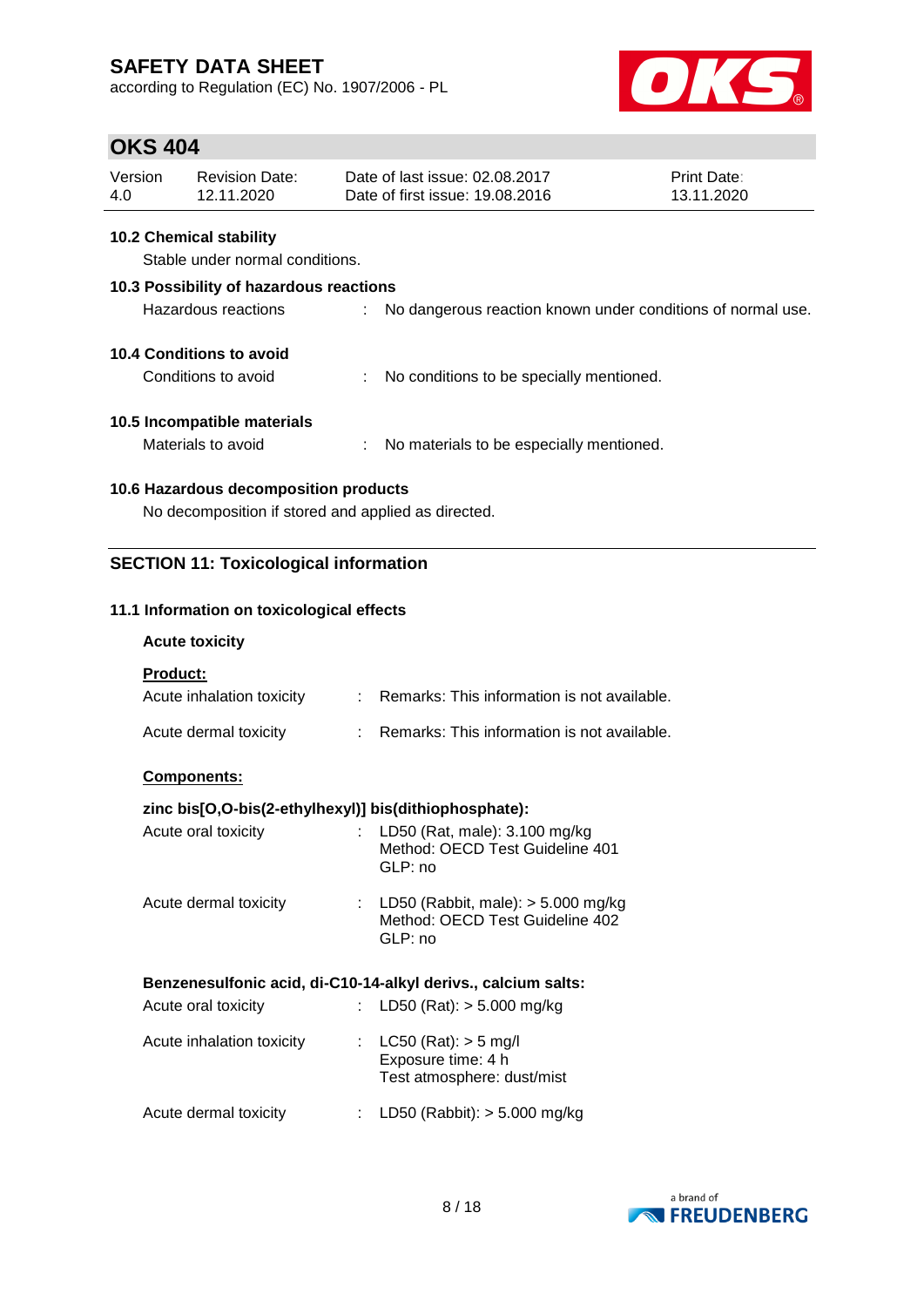according to Regulation (EC) No. 1907/2006 - PL



| Version<br>4.0 | <b>Revision Date:</b><br>12.11.2020      |    | Date of last issue: 02.08.2017<br>Date of first issue: 19.08.2016 | <b>Print Date:</b><br>13.11.2020 |
|----------------|------------------------------------------|----|-------------------------------------------------------------------|----------------------------------|
|                | <b>Skin corrosion/irritation</b>         |    |                                                                   |                                  |
|                | <b>Product:</b>                          |    |                                                                   |                                  |
|                | Remarks                                  | ÷. | This information is not available.                                |                                  |
|                |                                          |    |                                                                   |                                  |
|                | Components:                              |    |                                                                   |                                  |
|                |                                          |    | zinc bis[O,O-bis(2-ethylhexyl)] bis(dithiophosphate):             |                                  |
|                | Species                                  |    | Rabbit                                                            |                                  |
|                | Assessment                               |    | No skin irritation                                                |                                  |
|                | Method<br>Result                         |    | <b>OECD Test Guideline 404</b><br>No skin irritation              |                                  |
|                | <b>GLP</b>                               |    | yes                                                               |                                  |
|                |                                          |    |                                                                   |                                  |
|                |                                          |    | Benzenesulfonic acid, di-C10-14-alkyl derivs., calcium salts:     |                                  |
|                | Assessment                               |    | No skin irritation                                                |                                  |
|                | Result                                   |    | No skin irritation                                                |                                  |
|                | Serious eye damage/eye irritation        |    |                                                                   |                                  |
|                | Product:                                 |    |                                                                   |                                  |
|                | Assessment                               |    | : No eye irritation                                               |                                  |
|                | Result                                   |    | No eye irritation                                                 |                                  |
|                | Components:                              |    |                                                                   |                                  |
|                |                                          |    | zinc bis[O,O-bis(2-ethylhexyl)] bis(dithiophosphate):             |                                  |
|                | <b>Species</b>                           |    | Rabbit                                                            |                                  |
|                | Assessment                               |    | Risk of serious damage to eyes.                                   |                                  |
|                | Method                                   |    | <b>OECD Test Guideline 405</b>                                    |                                  |
|                | Result                                   |    | Risk of serious damage to eyes.                                   |                                  |
|                | <b>GLP</b>                               |    | yes                                                               |                                  |
|                |                                          |    | Benzenesulfonic acid, di-C10-14-alkyl derivs., calcium salts:     |                                  |
|                | Assessment                               |    | No eye irritation                                                 |                                  |
|                | Result                                   |    | No eye irritation                                                 |                                  |
|                | <b>Respiratory or skin sensitisation</b> |    |                                                                   |                                  |
|                | <b>Product:</b>                          |    |                                                                   |                                  |
|                | Remarks                                  |    | This information is not available.                                |                                  |
|                | Components:                              |    |                                                                   |                                  |
|                |                                          |    | zinc bis[O,O-bis(2-ethylhexyl)] bis(dithiophosphate):             |                                  |
|                | <b>Test Type</b>                         |    | <b>Maximisation Test</b>                                          |                                  |
|                | Species                                  |    | Guinea pig                                                        |                                  |
|                | Assessment                               |    | Did not cause sensitisation on laboratory animals.                |                                  |

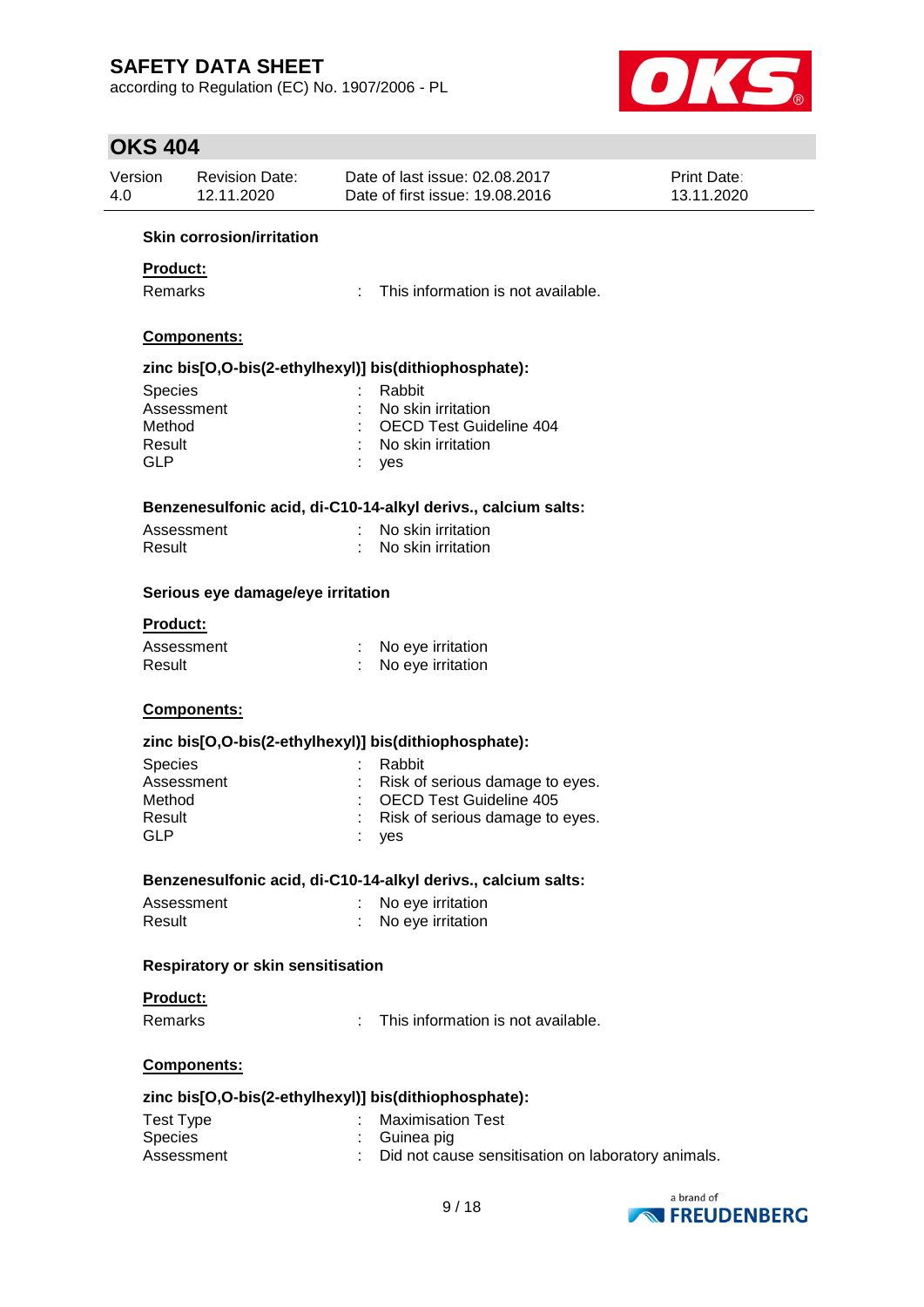according to Regulation (EC) No. 1907/2006 - PL



| Version<br>4.0 |                                 | <b>Revision Date:</b><br>12.11.2020   | Date of last issue: 02.08.2017<br>Date of first issue: 19.08.2016                                                      | Print Date:<br>13.11.2020 |
|----------------|---------------------------------|---------------------------------------|------------------------------------------------------------------------------------------------------------------------|---------------------------|
|                | Method<br>Result<br><b>GLP</b>  |                                       | <b>OECD Test Guideline 406</b><br>Did not cause sensitisation on laboratory animals.<br>yes                            |                           |
|                |                                 |                                       | Benzenesulfonic acid, di-C10-14-alkyl derivs., calcium salts:                                                          |                           |
|                | Species<br>Assessment<br>Result |                                       | Guinea pig<br>The product is a skin sensitiser, sub-category 1B.<br>The product is a skin sensitiser, sub-category 1B. |                           |
|                |                                 | <b>Germ cell mutagenicity</b>         |                                                                                                                        |                           |
|                | <b>Product:</b>                 |                                       |                                                                                                                        |                           |
|                |                                 | Genotoxicity in vitro                 | : Remarks: No data available                                                                                           |                           |
|                |                                 | Genotoxicity in vivo                  | : Remarks: No data available                                                                                           |                           |
|                |                                 | Carcinogenicity                       |                                                                                                                        |                           |
|                | <b>Product:</b>                 |                                       |                                                                                                                        |                           |
|                | <b>Remarks</b>                  |                                       | No data available                                                                                                      |                           |
|                |                                 | <b>Reproductive toxicity</b>          |                                                                                                                        |                           |
|                | <b>Product:</b>                 |                                       |                                                                                                                        |                           |
|                |                                 | Effects on fertility                  | : Remarks: No data available                                                                                           |                           |
|                | ment                            | Effects on foetal develop-            | : Remarks: No data available                                                                                           |                           |
|                |                                 | <b>Repeated dose toxicity</b>         |                                                                                                                        |                           |
|                | Product:                        |                                       |                                                                                                                        |                           |
|                | Remarks                         |                                       | This information is not available.                                                                                     |                           |
|                |                                 | <b>Aspiration toxicity</b>            |                                                                                                                        |                           |
|                | Product:                        |                                       |                                                                                                                        |                           |
|                |                                 | This information is not available.    |                                                                                                                        |                           |
|                |                                 | Components:                           |                                                                                                                        |                           |
|                |                                 | No aspiration toxicity classification | zinc bis[O,O-bis(2-ethylhexyl)] bis(dithiophosphate):                                                                  |                           |
|                |                                 | <b>Further information</b>            |                                                                                                                        |                           |
|                | Product:                        |                                       |                                                                                                                        |                           |

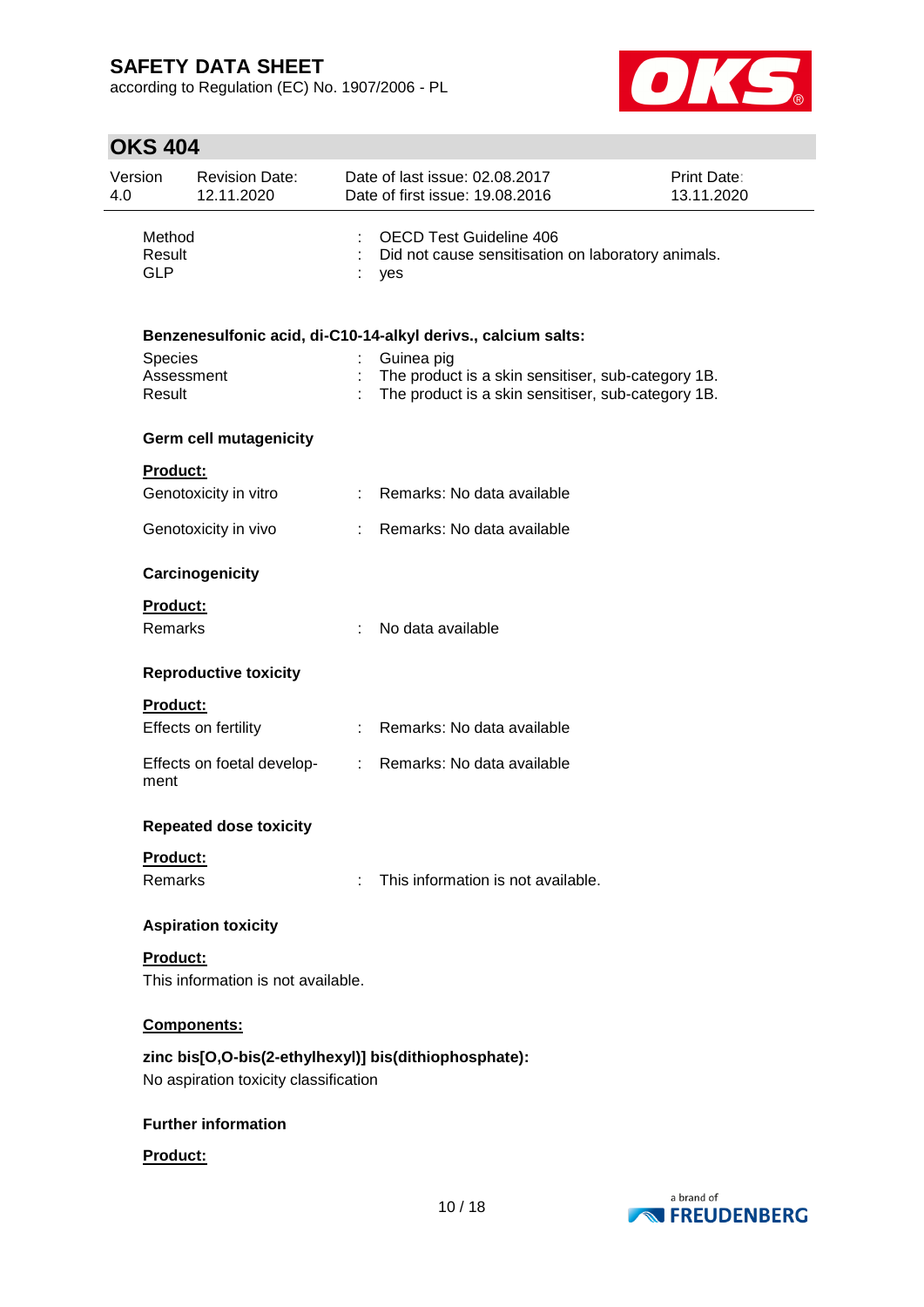according to Regulation (EC) No. 1907/2006 - PL



# **OKS 404**

| Version        | <b>Revision Date:</b> | Date of last issue: 02.08.2017                                                                  | Print Date: |
|----------------|-----------------------|-------------------------------------------------------------------------------------------------|-------------|
| 4.0            | 12.11.2020            | Date of first issue: 19.08.2016                                                                 | 13.11.2020  |
| <b>Remarks</b> |                       | Information given is based on data on the components and<br>the toxicology of similar products. |             |

### **SECTION 12: Ecological information**

### **12.1 Toxicity**

| <b>Product:</b>                                          |    |                            |
|----------------------------------------------------------|----|----------------------------|
| Toxicity to fish                                         |    | Remarks: No data available |
| Toxicity to daphnia and other :<br>aquatic invertebrates |    | Remarks: No data available |
| Toxicity to algae/aquatic<br>plants                      | t. | Remarks: No data available |
| Toxicity to microorganisms                               |    | Remarks: No data available |

### **Components:**

#### **Poly(1,2-dihydro-2,2,4-trimethylquinoline):**

| <b>Ecotoxicology Assessment</b>                       |                                                                                                                                                                               |
|-------------------------------------------------------|-------------------------------------------------------------------------------------------------------------------------------------------------------------------------------|
| Acute aquatic toxicity                                | : Harmful to aquatic life.                                                                                                                                                    |
| Chronic aquatic toxicity                              | : Harmful to aquatic life with long lasting effects.                                                                                                                          |
| zinc bis[O,O-bis(2-ethylhexyl)] bis(dithiophosphate): |                                                                                                                                                                               |
| Toxicity to fish                                      | : LC50 (Oncorhynchus mykiss (rainbow trout)): 4,4 mg/l<br>Exposure time: 96 h<br>Test Type: semi-static test<br>Method: OECD Test Guideline 203<br>GLP: yes                   |
| aquatic invertebrates                                 | Toxicity to daphnia and other : EC50 (Daphnia magna (Water flea)): 75 mg/l<br>Exposure time: 48 h<br>Test Type: Immobilization<br>Method: OECD Test Guideline 202<br>GLP: yes |
| Toxicity to algae/aquatic<br>plants                   | : ErC50 (Desmodesmus subspicatus (green algae)): 240 mg/l<br>Exposure time: 72 h<br>Test Type: Growth inhibition<br>Method: OECD Test Guideline 201<br>GLP: yes               |
| Toxicity to microorganisms                            | : EC50 (Pseudomonas putida): 380 mg/l<br>Exposure time: 16 h                                                                                                                  |

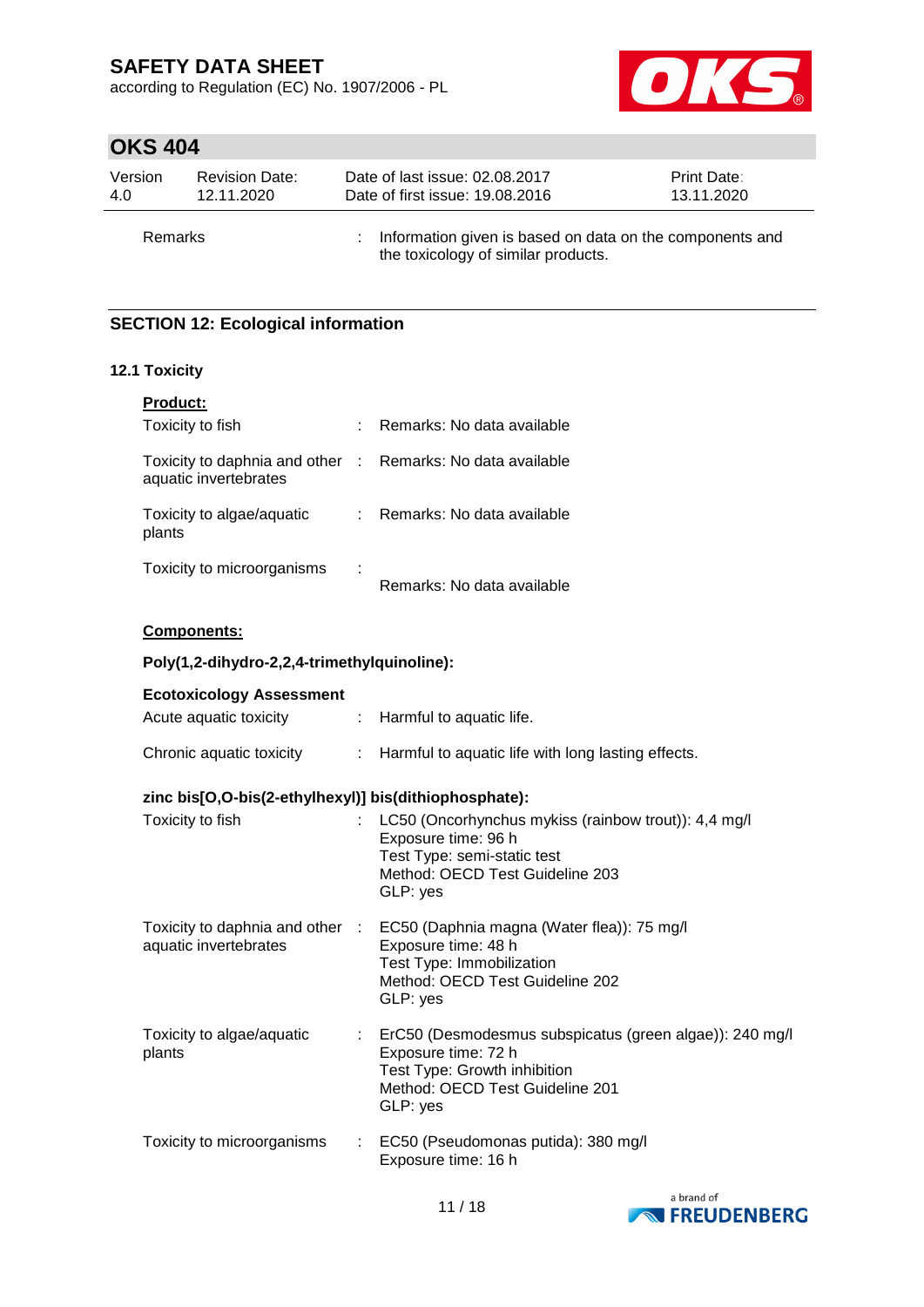according to Regulation (EC) No. 1907/2006 - PL



| Version<br>4.0 |              | <b>Revision Date:</b><br>12.11.2020                              |    | Date of last issue: 02.08.2017<br>Date of first issue: 19.08.2016                                                                                                                                                   | <b>Print Date:</b><br>13.11.2020 |
|----------------|--------------|------------------------------------------------------------------|----|---------------------------------------------------------------------------------------------------------------------------------------------------------------------------------------------------------------------|----------------------------------|
|                |              |                                                                  |    | Test Type: static test<br>GLP: yes                                                                                                                                                                                  |                                  |
|                | ic toxicity) | Toxicity to daphnia and other :<br>aquatic invertebrates (Chron- |    | $NOEC:$ > 0,8 mg/l<br>Exposure time: 21 d<br>Species: Daphnia magna (Water flea)<br>Method: OECD Test Guideline 211<br>GLP: yes<br>Remarks: Information given is based on data obtained from<br>similar substances. |                                  |
|                |              |                                                                  |    | Benzenesulfonic acid, di-C10-14-alkyl derivs., calcium salts:                                                                                                                                                       |                                  |
|                |              | Toxicity to fish                                                 |    | EC50 (Oncorhynchus mykiss (rainbow trout)): > 100 mg/l<br>Exposure time: 96 h<br>Method: OECD Test Guideline 203                                                                                                    |                                  |
|                |              | Toxicity to daphnia and other :<br>aquatic invertebrates         |    | EC50 (Daphnia magna (Water flea)): > 100 mg/l<br>Exposure time: 48 h<br>Method: OECD Test Guideline 202                                                                                                             |                                  |
|                | plants       | Toxicity to algae/aquatic                                        | t. | EC50 (Pseudokirchneriella subcapitata (green algae)): > 100<br>mg/l<br>Exposure time: 72 h                                                                                                                          |                                  |
|                |              | 12.2 Persistence and degradability                               |    |                                                                                                                                                                                                                     |                                  |
|                | Product:     |                                                                  |    |                                                                                                                                                                                                                     |                                  |
|                |              | Biodegradability                                                 |    | : Remarks: No data available                                                                                                                                                                                        |                                  |
|                | ity          |                                                                  |    | Physico-chemical removabil- : Remarks: No data available                                                                                                                                                            |                                  |
|                |              | <b>Components:</b>                                               |    |                                                                                                                                                                                                                     |                                  |
|                |              |                                                                  |    | zinc bis[O,O-bis(2-ethylhexyl)] bis(dithiophosphate):                                                                                                                                                               |                                  |
|                |              | Biodegradability                                                 |    | Result: Not rapidly biodegradable<br>Biodegradation: $< 5 \%$<br>Exposure time: 27 d<br>Method: OECD Test Guideline 301D<br>GLP: no                                                                                 |                                  |
|                |              |                                                                  |    | Benzenesulfonic acid, di-C10-14-alkyl derivs., calcium salts:                                                                                                                                                       |                                  |
|                |              | Biodegradability                                                 | t. | Test Type: aerobic<br>Inoculum: activated sludge<br>Result: Not rapidly biodegradable<br>Biodegradation: 8 %<br>Exposure time: 28 d<br>Method: OECD Test Guideline 301D                                             |                                  |

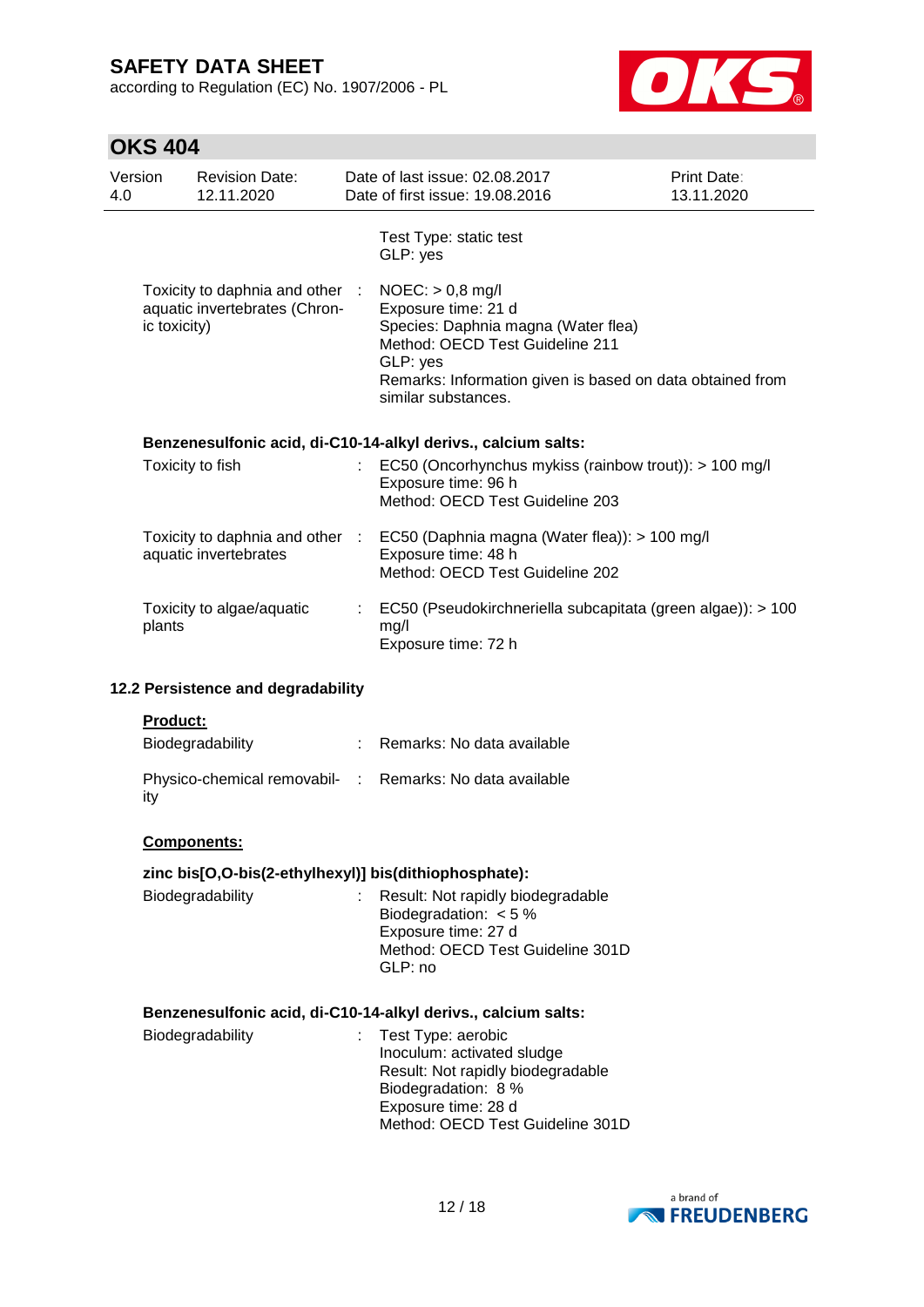according to Regulation (EC) No. 1907/2006 - PL



### **OKS 404**

| Version | <b>Revision Date:</b> | Date of last issue: 02.08.2017  | <b>Print Date:</b> |
|---------|-----------------------|---------------------------------|--------------------|
| 4.0     | 12.11.2020            | Date of first issue: 19,08,2016 | 13.11.2020         |

#### **12.3 Bioaccumulative potential**

#### **Product:**

| Bioaccumulation | : Remarks: This mixture contains no substance considered to |
|-----------------|-------------------------------------------------------------|
|                 | be persistent, bioaccumulating and toxic (PBT).             |
|                 | This mixture contains no substance considered to be very    |
|                 | persistent and very bioaccumulating (vPvB).                 |

#### **Components:**

#### **zinc bis[O,O-bis(2-ethylhexyl)] bis(dithiophosphate):**

| Partition coefficient: n- | : $log Pow: 3,59 (22 °C)$       |
|---------------------------|---------------------------------|
| octanol/water             | pH: 5                           |
|                           | Method: OECD Test Guideline 107 |
|                           | GLP: yes                        |

#### **12.4 Mobility in soil**

### **Product:**

| <b>Mobility</b>                                                                 | Remarks: No data available |
|---------------------------------------------------------------------------------|----------------------------|
| Distribution among environ- : Remarks: No data available<br>mental compartments |                            |

#### **12.5 Results of PBT and vPvB assessment**

**Product:**

| Assessment | : This substance/mixture contains no components considered<br>to be either persistent, bioaccumulative and toxic (PBT), or<br>very persistent and very bioaccumulative (vPvB) at levels of<br>$0.1\%$ or higher |
|------------|-----------------------------------------------------------------------------------------------------------------------------------------------------------------------------------------------------------------|
|            |                                                                                                                                                                                                                 |

#### **Components:**

#### **zinc bis[O,O-bis(2-ethylhexyl)] bis(dithiophosphate):**

| Assessment | : Non-classified PBT substance. Non-classified vPvB sub- |
|------------|----------------------------------------------------------|
|            | stance.                                                  |

#### **12.6 Other adverse effects**

**Product:**

| Additional ecological infor- | No information on ecology is available. |
|------------------------------|-----------------------------------------|
| mation                       |                                         |

#### **SECTION 13: Disposal considerations**

#### **13.1 Waste treatment methods**

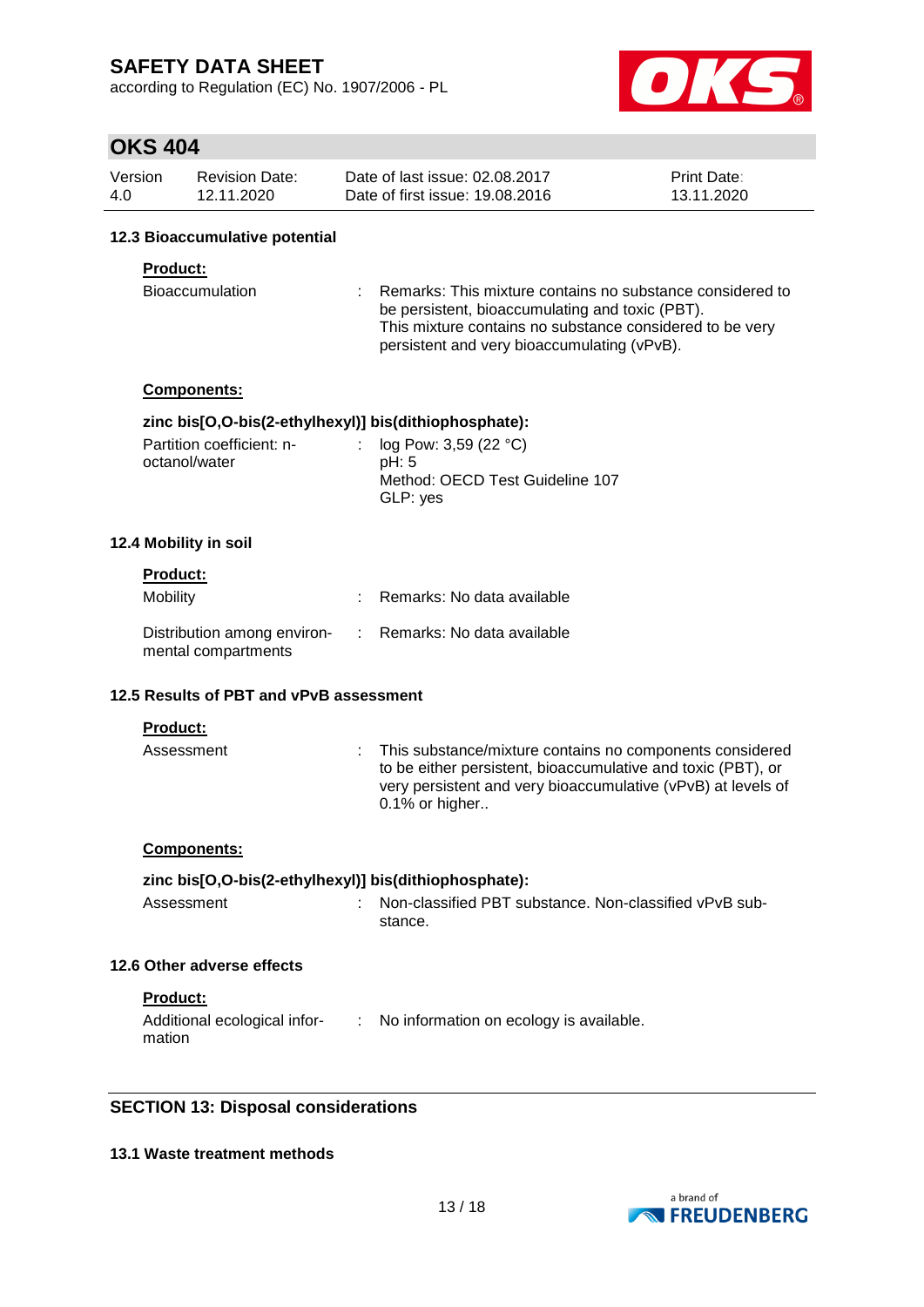according to Regulation (EC) No. 1907/2006 - PL



# **OKS 404**

| Version<br>4.0         | <b>Revision Date:</b><br>12.11.2020 | Date of last issue: 02.08.2017<br>Date of first issue: 19,08,2016                                                                                                      | Print Date:<br>13.11.2020 |
|------------------------|-------------------------------------|------------------------------------------------------------------------------------------------------------------------------------------------------------------------|---------------------------|
| Product                |                                     | : Waste codes should be assigned by the user based on the<br>application for which the product was used.<br>The product should not be allowed to enter drains, water   |                           |
|                        |                                     | courses or the soil.                                                                                                                                                   |                           |
| Contaminated packaging |                                     | Packaging that is not properly emptied must be disposed of as<br>the unused product.<br>Dispose of waste product or used containers according to<br>local regulations. |                           |
|                        |                                     | The following Waste Codes are only suggestions:                                                                                                                        |                           |
|                        | Waste Code                          | : used product, unused product<br>12 01 12*, spent waxes and fats                                                                                                      |                           |
|                        |                                     | uncleaned packagings<br>15 01 10, packaging containing residues of or contaminated<br>by hazardous substances                                                          |                           |

# **SECTION 14: Transport information**

### **14.1 UN number**

| <b>ADN</b>                      |   | Not regulated as a dangerous good |  |
|---------------------------------|---|-----------------------------------|--|
| <b>ADR</b>                      |   | Not regulated as a dangerous good |  |
| <b>RID</b>                      | t | Not regulated as a dangerous good |  |
| <b>IMDG</b>                     | ÷ | Not regulated as a dangerous good |  |
| <b>IATA</b>                     | t | Not regulated as a dangerous good |  |
| 14.2 UN proper shipping name    |   |                                   |  |
| <b>ADN</b>                      | ÷ | Not regulated as a dangerous good |  |
| <b>ADR</b>                      | ÷ | Not regulated as a dangerous good |  |
| <b>RID</b>                      |   | Not regulated as a dangerous good |  |
| <b>IMDG</b>                     | ÷ | Not regulated as a dangerous good |  |
| <b>IATA</b>                     | t | Not regulated as a dangerous good |  |
| 14.3 Transport hazard class(es) |   |                                   |  |
| <b>ADN</b>                      | t | Not regulated as a dangerous good |  |
| <b>ADR</b>                      | t | Not regulated as a dangerous good |  |
| <b>RID</b>                      | t | Not regulated as a dangerous good |  |
| <b>IMDG</b>                     |   | Not regulated as a dangerous good |  |
| IATA                            |   | Not regulated as a dangerous good |  |

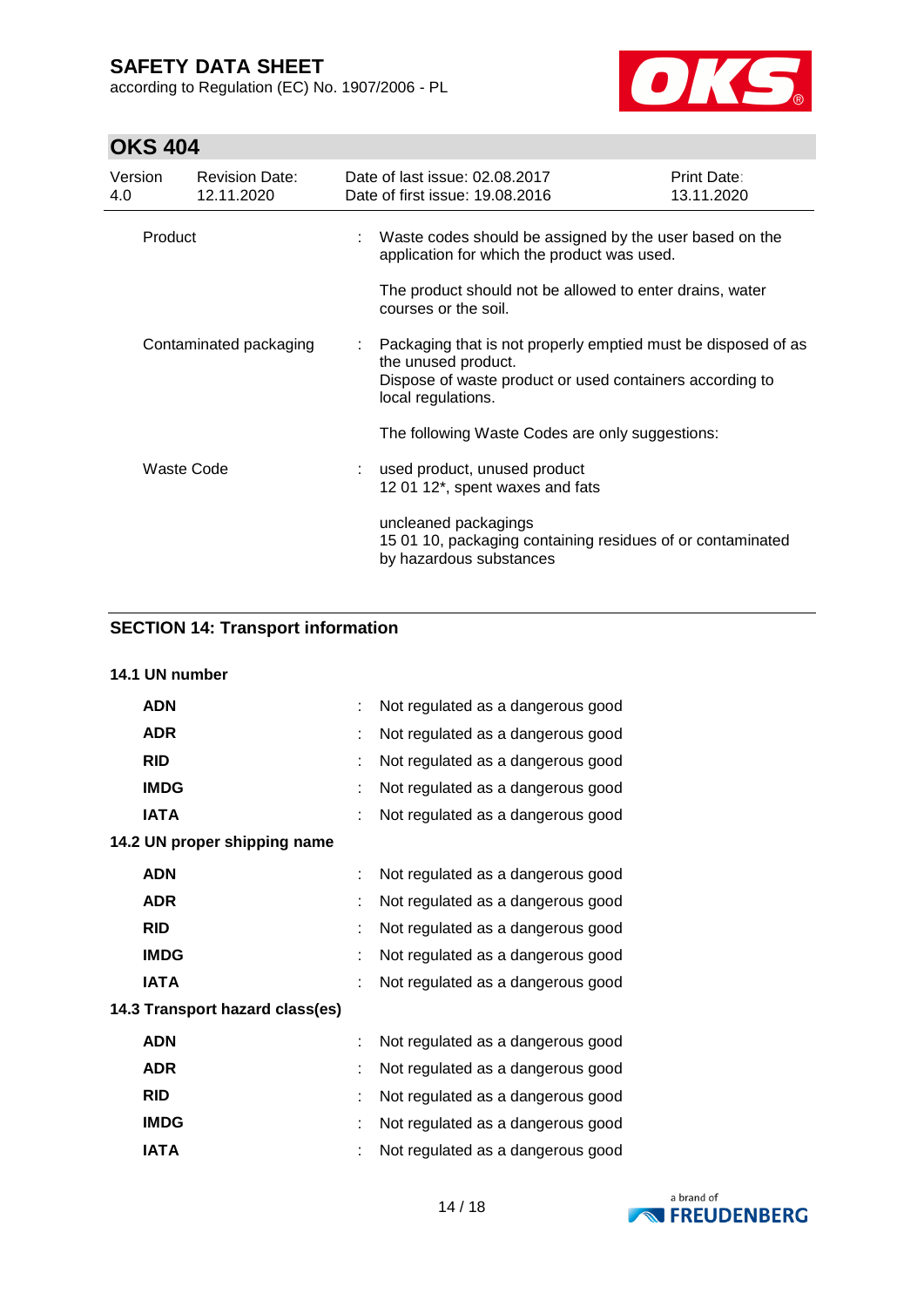according to Regulation (EC) No. 1907/2006 - PL



# **OKS 404**

| דטד טווט            |                                                                       |  |                                                                   |                                  |  |  |
|---------------------|-----------------------------------------------------------------------|--|-------------------------------------------------------------------|----------------------------------|--|--|
| Version<br>4.0      | <b>Revision Date:</b><br>12.11.2020                                   |  | Date of last issue: 02.08.2017<br>Date of first issue: 19.08.2016 | <b>Print Date:</b><br>13.11.2020 |  |  |
|                     | 14.4 Packing group                                                    |  |                                                                   |                                  |  |  |
| <b>ADN</b>          |                                                                       |  | Not regulated as a dangerous good                                 |                                  |  |  |
| <b>ADR</b>          |                                                                       |  | Not regulated as a dangerous good                                 |                                  |  |  |
| <b>RID</b>          |                                                                       |  | Not regulated as a dangerous good                                 |                                  |  |  |
| <b>IMDG</b>         |                                                                       |  | Not regulated as a dangerous good                                 |                                  |  |  |
| <b>IATA (Cargo)</b> |                                                                       |  | Not regulated as a dangerous good                                 |                                  |  |  |
|                     | <b>IATA (Passenger)</b>                                               |  | Not regulated as a dangerous good                                 |                                  |  |  |
|                     | <b>14.5 Environmental hazards</b>                                     |  |                                                                   |                                  |  |  |
| <b>ADN</b>          |                                                                       |  | Not regulated as a dangerous good                                 |                                  |  |  |
| <b>ADR</b>          |                                                                       |  | Not regulated as a dangerous good                                 |                                  |  |  |
| <b>RID</b>          |                                                                       |  | Not regulated as a dangerous good                                 |                                  |  |  |
| <b>IMDG</b>         |                                                                       |  | Not regulated as a dangerous good                                 |                                  |  |  |
|                     | <b>IATA (Passenger)</b>                                               |  | Not regulated as a dangerous good                                 |                                  |  |  |
|                     | <b>IATA (Cargo)</b>                                                   |  | Not regulated as a dangerous good                                 |                                  |  |  |
|                     | 14.6 Special precautions for user<br>Not applicable                   |  |                                                                   |                                  |  |  |
|                     | 1. Transport in bulk according to Anney II of Marnol and the IRC Code |  |                                                                   |                                  |  |  |

#### **14.7 Transport in bulk according to Annex II of Marpol and the IBC Code** Remarks : Not applicable for product as supplied.

### **SECTION 15: Regulatory information**

#### **15.1 Safety, health and environmental regulations/legislation specific for the substance or mixture**

| REACH - Candidate List of Substances of Very High<br>Concern for Authorisation (Article 59).                                           |   | : This product does not contain sub-<br>stances of very high concern (Regu-<br>lation (EC) No 1907/2006 (REACH),<br>Article 57). |
|----------------------------------------------------------------------------------------------------------------------------------------|---|----------------------------------------------------------------------------------------------------------------------------------|
| REACH - List of substances subject to authorisation<br>(Annex XIV)                                                                     |   | Not applicable                                                                                                                   |
| Regulation (EC) No 1005/2009 on substances that de-<br>plete the ozone layer                                                           |   | Not applicable                                                                                                                   |
| Regulation (EU) 2019/1021 on persistent organic pollu-<br>tants (recast)                                                               | ÷ | Not applicable                                                                                                                   |
| Regulation (EC) No 649/2012 of the European Parlia-<br>ment and the Council concerning the export and import<br>of dangerous chemicals |   | : Not applicable                                                                                                                 |
| REACH - Restrictions on the manufacture, placing on<br>the market and use of certain dangerous substances,                             |   | Not applicable                                                                                                                   |

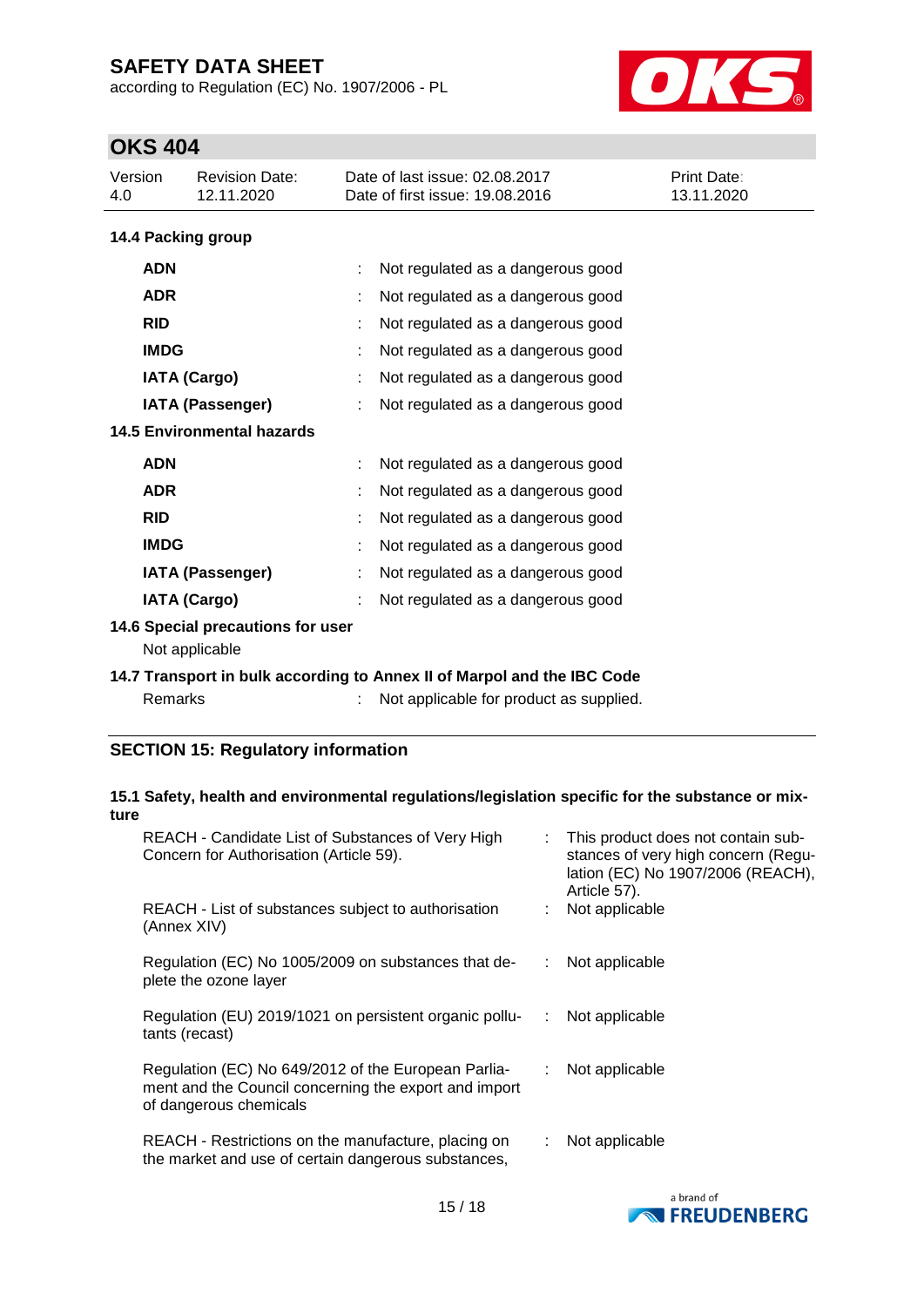according to Regulation (EC) No. 1907/2006 - PL



### **OKS 404**

| Version | Revision Date: | Date of last issue: 02.08.2017  | <b>Print Date:</b> |
|---------|----------------|---------------------------------|--------------------|
| 4.0     | 12.11.2020     | Date of first issue: 19.08.2016 | 13.11.2020         |

preparations and articles (Annex XVII)

Seveso III: Directive 2012/18/EU of the European Parliament and of the Council on the control of major-accident hazards involving dangerous substances. Not applicable

Volatile organic compounds : Directive 2010/75/EU of 24 November 2010 on industrial emissions (integrated pollution prevention and control) Not applicable

#### **Other regulations:**

Act of 25 February 2011 on the Chemical Substances and Their Mixtures (consolidated text Dz. U. 2015, item 1203).

Regulation (EC) No 1272/2008 of the European Parliament and of the Council of 16 December 2008 on classification, labelling and packaging of substances and mixtures, amending and repealing Directives 67/548/EEC and 1999/45/EC, and amending Regulation (EC) No 1907/2006 (Official Journal of the European Union L 353 from 31.12.2008) with further adaptation to technical progress (ATP 1-7).

Regulation (EC) No 1907/2006 of the European Parliament and of the Council of 18 December 2006 concerning the Registration, Evaluation, Authorisation and Restriction of Chemicals (REACH), establishing a European Chemicals Agency, amending Directive 1999/45/EC and repealing Council Regulation (EEC) No 793/93 and Commission Regulation (EC) No 1488/94 as well as Council Directive 76/769/EEC and Commission Directives 91/155/EEC, 93/67/EEC, 93/105/EC and 2000/21/EC (Official Journal of the European Union L 396 from 30.12.2006, as amended).

Commission Regulation (EU) 2015/830 of 28 May 2015 amending Regulation (EC) No 1907/2006 of the European Parliament and of the Council on the Registration, Evaluation, Authorisation and Restriction of Chemicals (REACH)

Ordinance of the Minister of Health of 10 August 2012 concerning the criteria and procedure of classification of chemical substances and their mixtures (consolidated text Dz. U. of 2015., pos. 208).

Ordinance of the Minister of Economy, Labour and Social Policy of 21st December 2005 concerning the basic requirements for personal protective equipment (Dz. U. Nr. 259, item 2173). Ordinance of the Minister of Labour and Social Policy of 12 June 2018 concerning the highest allowable concentrations and levels of the agents harmful for health in the workplace (Dz.U 2018 pos 1286).

Ordinance of the Minister of Health of 2nd February 2011 concerning tests and measurement of agents harmful for health in the workplace (Dz. U. Nr. 33, item 166).

Ordinance of the Minister of Health of 30th December 2004 on the health and safety of workers related to chemical agents at work (Dz. U. from 2005, Nr. 11, item 86, as amended).

Act of 14 December 2012. on Waste (Journal of Laws of 2013. pos. 21, as amended). Act of 13 June 2013. On packaging and packaging waste Journal. U. of 2013. Item. 888, as amended).

Ordinance of the Minister of Environment of 9th December 2014 on Waste Catalog (Dz. U. 2014 item 1923).

Ordinance of the Minister of Environment on the requirements for carrying out the process of thermal treatment of waste and how to deal with waste produced in the process. (Dz. U. of 2016., Pos. 108)

Act of 19 August 2011 on transport of dangerous goods (Dz. U. Nr. 227, item 1367, as amended).

Government Statement of 26 July 2005 on enforcing of changes Annexes A and B of European Agreement concerning international transport of dangerous goods by road (ADR) (Dz. U. Nr.

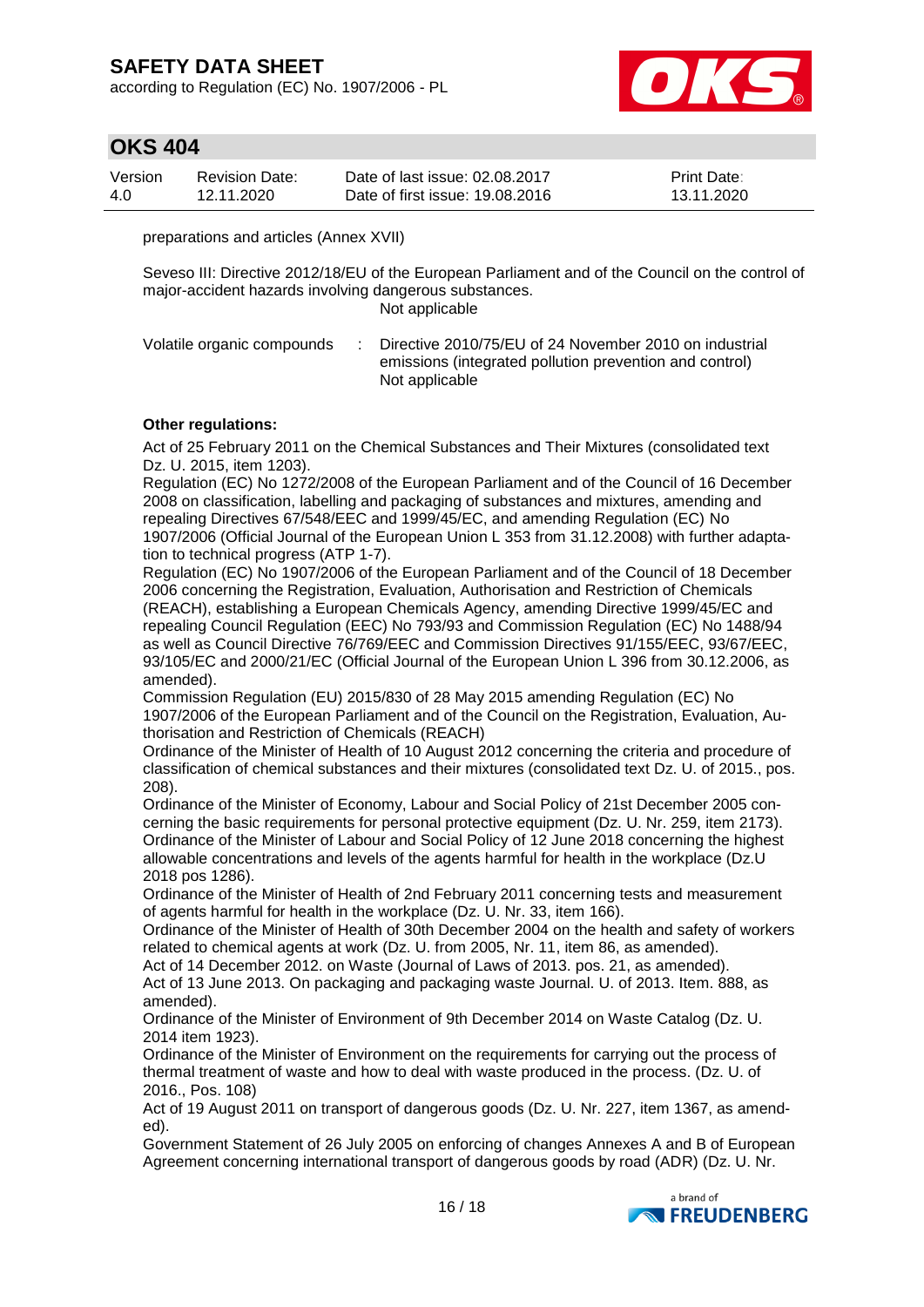according to Regulation (EC) No. 1907/2006 - PL



### **OKS 404**

| Version | Revision Date: | Date of last issue: 02.08.2017  | <b>Print Date:</b> |
|---------|----------------|---------------------------------|--------------------|
| 4.0     | 12.11.2020     | Date of first issue: 19.08.2016 | 13.11.2020         |

178, item 1481, as amended).

Ordinance of the Minister of Health of 20th April 2012 concerning labeling of containers of dangerous substances and dangerous mixtures and some mixtures ((consolidated text) Dz. U. z 2015 nr. 0 poz. 450).

Ordinance of the Minister of Health of 11th June 2012 concerning categories of dangerous substances and dangerous mixtures for which containers must be fitted with child-resistant fastenings and a tactile warning of danger (Dz. U. from 2012, item 688 as amended).

#### **15.2 Chemical safety assessment**

This information is not available.

### **SECTION 16: Other information**

#### **Full text of H-Statements**

| H317<br>H318<br>H411 | : May cause an allergic skin reaction.<br>: Causes serious eye damage.<br>: Toxic to aquatic life with long lasting effects. |
|----------------------|------------------------------------------------------------------------------------------------------------------------------|
| H412                 | : Harmful to aquatic life with long lasting effects.                                                                         |

**Full text of other abbreviations**

ADN - European Agreement concerning the International Carriage of Dangerous Goods by Inland Waterways; ADR - European Agreement concerning the International Carriage of Dangerous Goods by Road; AICS - Australian Inventory of Chemical Substances; ASTM - American Society for the Testing of Materials; bw - Body weight; CLP - Classification Labelling Packaging Regulation; Regulation (EC) No 1272/2008; CMR - Carcinogen, Mutagen or Reproductive Toxicant; DIN - Standard of the German Institute for Standardisation; DSL - Domestic Substances List (Canada); ECHA - European Chemicals Agency; EC-Number - European Community number; ECx - Concentration associated with x% response; ELx - Loading rate associated with x% response; EmS - Emergency Schedule; ENCS - Existing and New Chemical Substances (Japan); ErCx - Concentration associated with x% growth rate response; GHS - Globally Harmonized System; GLP - Good Laboratory Practice; IARC - International Agency for Research on Cancer; IATA - International Air Transport Association; IBC - International Code for the Construction and Equipment of Ships carrying Dangerous Chemicals in Bulk; IC50 - Half maximal inhibitory concentration; ICAO - International Civil Aviation Organization; IECSC - Inventory of Existing Chemical Substances in China; IMDG - International Maritime Dangerous Goods; IMO - International Maritime Organization; ISHL - Industrial Safety and Health Law (Japan); ISO - International Organisation for Standardization; KECI - Korea Existing Chemicals Inventory; LC50 - Lethal Concentration to 50 % of a test population; LD50 - Lethal Dose to 50% of a test population (Median Lethal Dose); MARPOL - International Convention for the Prevention of Pollution from Ships; n.o.s. - Not Otherwise Specified; NO(A)EC - No Observed (Adverse) Effect Concentration; NO(A)EL - No Observed (Adverse) Effect Level; NOELR - No Observable Effect Loading Rate; NZIoC - New Zealand Inventory of Chemicals; OECD - Organization for Economic Co-operation and Development; OPPTS - Office of Chemical Safety and Pollution Prevention; PBT - Persistent, Bioaccumulative and Toxic substance; PICCS - Philippines Inventory of Chemicals and Chemical Substances; (Q)SAR - (Quantitative) Structure Activity Relationship; REACH - Regulation (EC) No 1907/2006 of the European Parliament and of the Council concerning the Registration, Evalua-